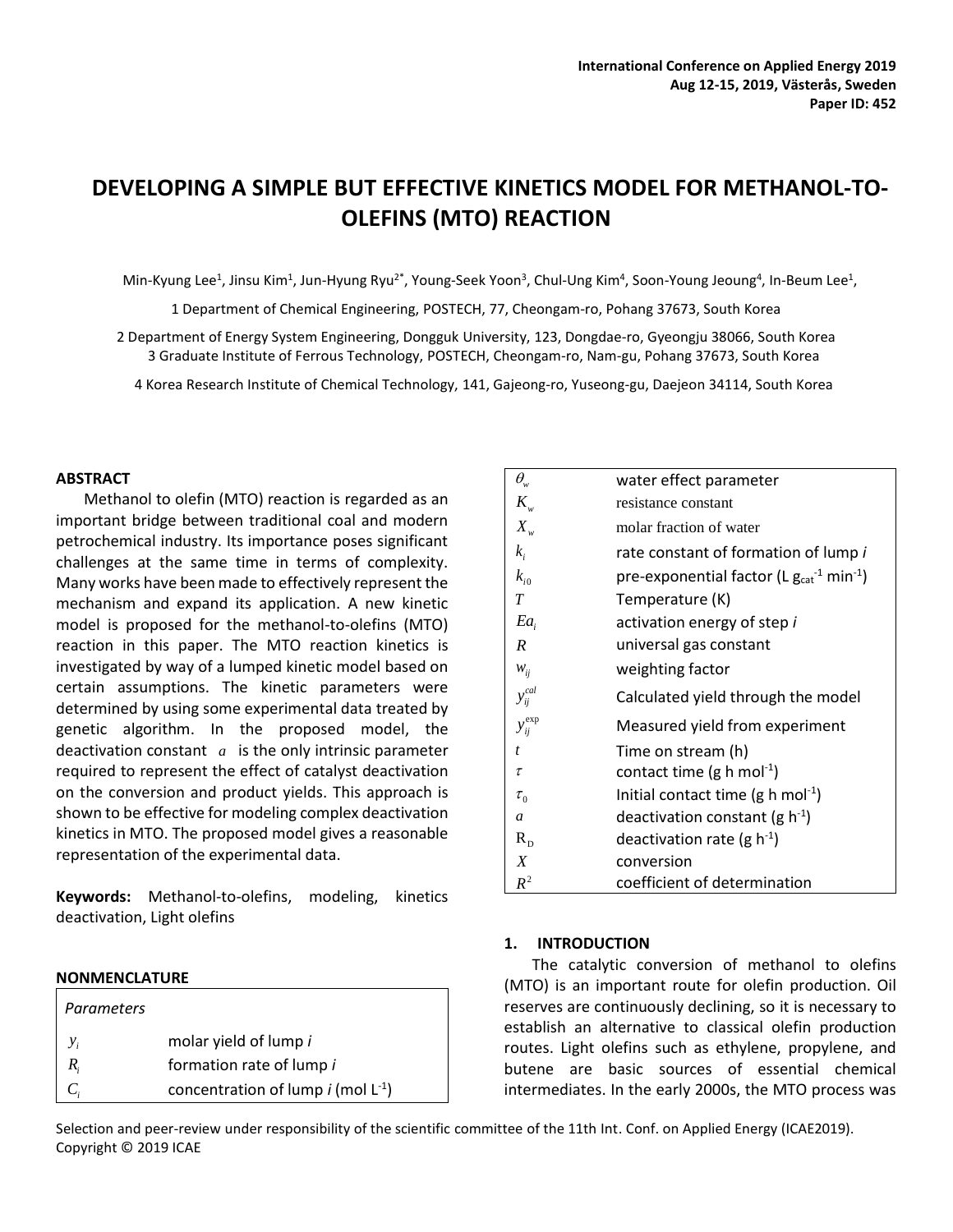commercially demonstrated by the Dalian Institute of Chemical Physics (DICP) in China [1].

Kinetic models are the most economical tools to gain insight into the overall MTO reaction. Especially, the lumped kinetic model reduces the chemical complexity by grouping the components into lumps based on their similar properties and simplifying the reaction pathway between these lumps. Thus, it has advantages of less computation load for parameter estimations and simple application to reactor design [2].

It is imperative to understand deactivation behavior as well as the reaction kinetics for a catalytic process. Especially, MTO reactions over SAPO-34 catalyst are accompanied by fast deactivation due to pore blockage and mass transfer limitation ascribed to coke deposition on the catalyst.

This study establishes a new lumped kinetic model that takes into account 9 reaction steps for the production of 7 lumps in the MTO process over SAPO-34. We demonstrate that the deactivation behavior of the SAPO-34 catalyst can be described using a single parameter. The validity of this model is conformed by comparing the results with experiment data.

### **2. MATHEMATICAL MODEL**

#### *2.1 Reaction kinetics*

A simplified kinetic scheme of MTO reaction is proposed and illustrated in Fig. 1. In this scheme, methanol and dimethyl ether (DME) rapidly reach equilibrium over the catalyst surface and are regarded as a single lump denoted as MDOH. All hydrocarbons formed over SAPO-34 catalyst were identified as the primary product of MDOH. The formation steps of higher olefins from lower olefins by methylation were taken into account. And all the reaction rate expressions of individual steps are assumed to be first-order in MDOH or lower olefin concentrations.

The kinetic model can be described by:

$$
\frac{\mathrm{d}y_{i}}{\mathrm{d}(W/F_{\text{MeOH}}^{0})} = R_{i}
$$
 (1)

$$
R_{\text{CH}_4} = k_1 \theta_w C_{\text{MDOH}}
$$
 (2)

$$
R_{C_2H_4} = k_2 \theta_w C_{MDOH} - k_8 \theta_w C_{C_2H_4}
$$
 (3)

$$
R_{C_3H_6} = k_3 \theta_w C_{MDOH} + k_8 \theta_w C_{C_2H_4} - k_9 \theta_w C_{C_3H_6}
$$
 (4)

$$
R_{C_3H_8} = k_4 \theta_w C_{MDOH}
$$
 (5)





Fig. 1. Proposed kinetic scheme for the MTO reaction.

$$
\mathbf{R}_{\mathrm{C}_4\mathrm{H}_8} = \mathbf{k}_5 \theta_{\mathrm{w}} \mathbf{C}_{\mathrm{MDOH}} + \mathbf{k}_9 \theta_{\mathrm{w}} \mathbf{C}_{\mathrm{C}_3\mathrm{H}_6}
$$
(6)

$$
R_{C4} = k_6 \theta_w C_{MDOH} \tag{7}
$$

$$
\mathbf{R}_{\mathrm{C5+}} = \mathbf{k}_{7} \theta_{\mathrm{w}} \mathbf{C}_{\mathrm{MDOH}} \tag{8}
$$

$$
\mathbf{R}_{\text{MDOH}} = -\sum_{i=1}^{7} \mathbf{R}_{i}
$$
 (9)

$$
R_{H_{2}O} = \sum_{i=1}^{7} R_{i}
$$
 (10)

The water in the reaction medium attenuates the deactivation but also plays the role of an inert gas that inhibits the production of the hydrocarbons. This effect has been taken into account by incorporating the term  $\theta_{w}$  in the kinetic equations.

$$
\theta_{\rm w} = \frac{1}{1 + \mathbf{K}_{\rm w} \mathbf{X}_{\rm w}}
$$
\n(11)

To express the kinetic rate constant  $k_i$  and the temperature relationship, a reparameterized Arrhenius equation was used.

$$
k_{i} = k_{i0} \exp\left(-\frac{Ea_{i}}{R}\left(\frac{1}{T} - \frac{1}{723.15}\right)\right)
$$
 (12)

Optimization was conducted in Matlab R2017b using a genetic algorithm to estimate the kinetic parameters by minimizing the error objective function in Eq (13).

$$
EOF = \sum_{i=1}^{n} \sum_{j=1}^{m} w_{ij} \left( y_{ij}^{exp} - y_{ij}^{cal} \right)^{2}
$$
 (13)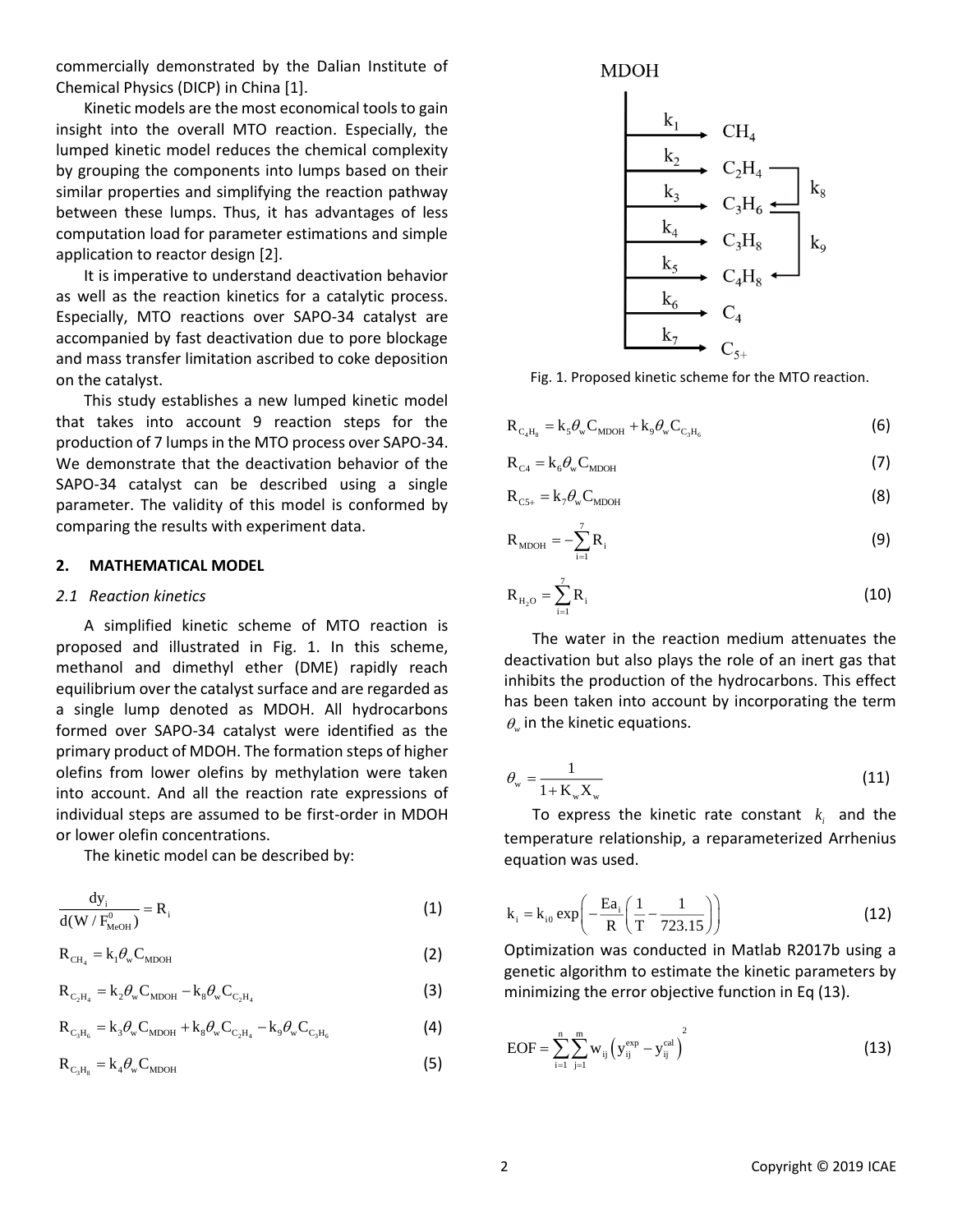#### *2.2 Deactivation kinetics*

To derive the expression of the deactivation kinetics for the MTO reaction, the concept proposed by Janssens [3] was combined with the proposed reaction kinetic model. The key point of the concept is that the catalyst deactivation in the MTO process is regarded as a loss of the effective amount of active catalyst with the assumption that the rate of reduction is proportional to the conversion. Thus, the deactivation rate (the change in the effective contact time with time on stream) is represented as follows:

$$
R_{\rm p} = \frac{d\tau}{dt} = -aX\tag{14}
$$

The rate expression for MDOH can be represented based on the lumped kinetic model in Eq (1) and Eq (9) :

$$
\frac{dy_{\text{MDOH}}}{d\tau} = -\left(\sum_{i}^{7} k_{i}\right) \theta_{\text{w}} C_{\text{MDOH}} = -K \theta_{\text{w}} C_{\text{MeOH}}^{0} y_{\text{MDOH}} \tag{15}
$$

If we introduce the conversion  $X$ , Eq  $(16)$  can be rewritten as:

$$
\frac{dX}{d\tau} = K(1 - X) \tag{16}
$$

Where  $K = K \theta_w C_{MeOH}^0$ , Using the chain rule, the expression for the conversion with time on stream becomes:

$$
\frac{dX}{dt} = \frac{dX}{d\tau} \frac{d\tau}{dt} = -aXK(1-X)
$$
 (17)

The expression of product distributions as a function of time on stream can be represented in the same way:

$$
\frac{dy_i}{dt} = \frac{dy_i}{d\tau} \frac{d\tau}{dt} = -aXR_i
$$
\n(18)

The analytical solution of Eq (17) is obtained using initial condition  $t = 0$  at  $X = X_0$ :

$$
\ln\left(\frac{X}{1-X}\frac{1-X_0}{X_0}\right) = -aKt
$$
\n(19)

From the introduction of  $X_0 = 1 - \exp(K\tau_0)$ , which is the analytical solution of Eq (16), and the rearrangement of Eq (19), the catalyst lifetime to conversion  $X$  can be described by:

$$
t = \frac{\ln\left(\exp(K\tau_0) - 1\right) - \ln\left(\frac{X}{1 - X}\right)}{Ka}
$$
 (20)



Fig. 2. Measured catalyst lifetime to reach 50% conversion as a function of the contact times for SAPO-34.

Then, the catalyst lifetime to 50% conversion is found to be:

$$
t_{0.5} = \frac{\ln\left(\exp(K\tau_0) - 1\right)}{Ka} \approx \frac{\tau_0}{a} \tag{21}
$$

Because  $\exp(K\tau_0)$  is much larger than 1 in most cases, it is possible to approximate it as in Eq (21).

This indicates that the catalyst lifetime to 50% conversion and the initial contact time  $\tau_0$  are linearly related with a slope of 1/a. Using this linear correlation, the deactivation constant can be calculated easily. Fig. 2 illustrates the experimental catalyst lifetime to 50% conversion obtained for SAPO-34. The deactivation constant derived from the reciprocal of the slope of this line is 3.005 g mol<sup>-1</sup>. This was manually adjusted to 2.5 g mol<sup>-1</sup> in consideration of experimental error to match the overall behavior of the measured data. The main point is that the deactivation constant *<sup>a</sup>* , which is independent of the activity of acid sites, is an intrinsic value that can characterize the deactivation behavior of a specific catalyst.

#### **3. RESULTS AND DISCUSSION**

To evaluate the validity of the kinetic model, parity plots are presented. Fig. 3 (a, b) are parity plots for reaction kinetic model and deactivation kinetic model, respectively. The almost symmetrical distribution of data points on both sides of the parity plot's diagonal was obtained in both models.